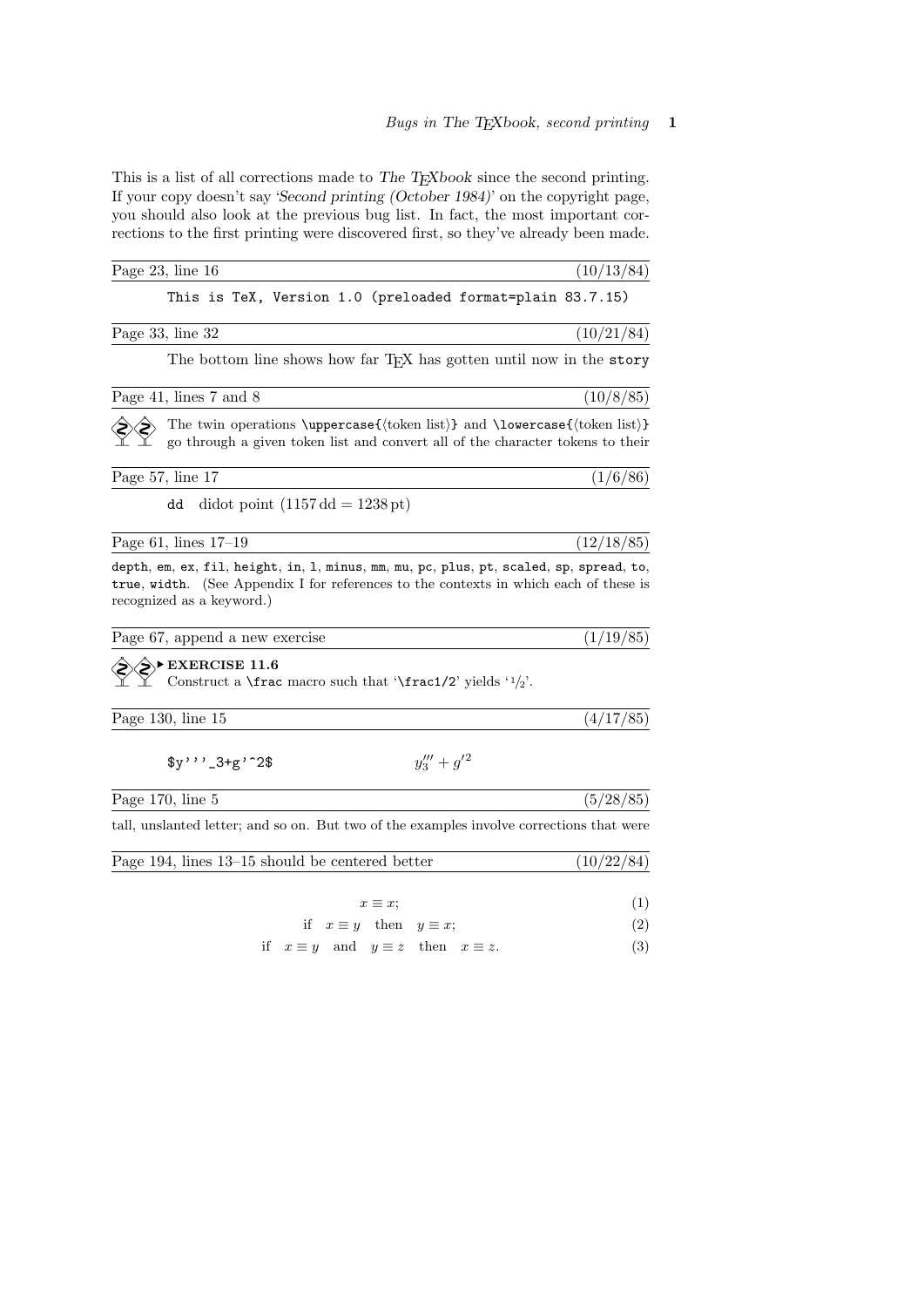| Page 233, lines $15-19$   |                                                               |                     |                                        | (1/19/85)               |
|---------------------------|---------------------------------------------------------------|---------------------|----------------------------------------|-------------------------|
| Weight                    | Servings                                                      |                     | $Approximate \, \, Cobing \, \, Time*$ |                         |
| 8 lbs.                    | 6                                                             |                     | 1 hour and 50 to 55 minutes            |                         |
| $9$ lbs.                  | 7 to 8                                                        |                     | About 2 hours                          |                         |
|                           | $9\frac{1}{2}$ lbs. 8 to 9                                    |                     | 2 hours and 10 to 15 minutes           |                         |
|                           | $10\frac{1}{2}$ lbs. 9 to 10                                  |                     | 2 hours and 15 to 20 minutes           |                         |
| Page 236, lines $18-21$   |                                                               |                     |                                        | (1/19/85)               |
| Squab                     | Poussin                                                       | $2^{\circ}$         | $\frac{3}{4}$ to 1                     | Broil, Grill, Roast     |
| <b>Broiler</b>            | <i>Poulet Nouveau</i> 2 to 3 $1\frac{1}{2}$ to $2\frac{1}{2}$ |                     |                                        | Broil, Grill, Roast     |
| Fryer                     | Poulet Reine                                                  | $3 \text{ to } 5$   | 2 to 3                                 | Fry, Sauté, Roast       |
| Roaster                   | Poularde                                                      | $5\frac{1}{2}$ to 9 | Over 3                                 | Roast, Poach, Fricassee |
|                           | This change should also be made at the bottom of page 237.    |                     |                                        |                         |
| Page 236, fifth-last line |                                                               |                     |                                        | (1/19/85)               |
|                           | Squab&Poussin&2&\frac3/4 to 1&Broil, Grill, Roast\cr          |                     |                                        |                         |
|                           |                                                               |                     |                                        |                         |

Page 215, lines 9 and 10 from the bottom (12/23/84)

Page 265, bottom line  $(11/6/85)$ 

[insert a comma after 'LEONTIEF'.]

Page 271, line 8  $(11/12/85)$ 

 $\langle$ fil unit $\rangle \longrightarrow$  fil |  $\langle$ fil unit $\rangle$  l

| Page 280, lines 7 and 8 |  |
|-------------------------|--|
|                         |  |

 $\Delta$ -bit number). The specified output stream is opened or closed, for use in \write commands, as explained in Chapter 21.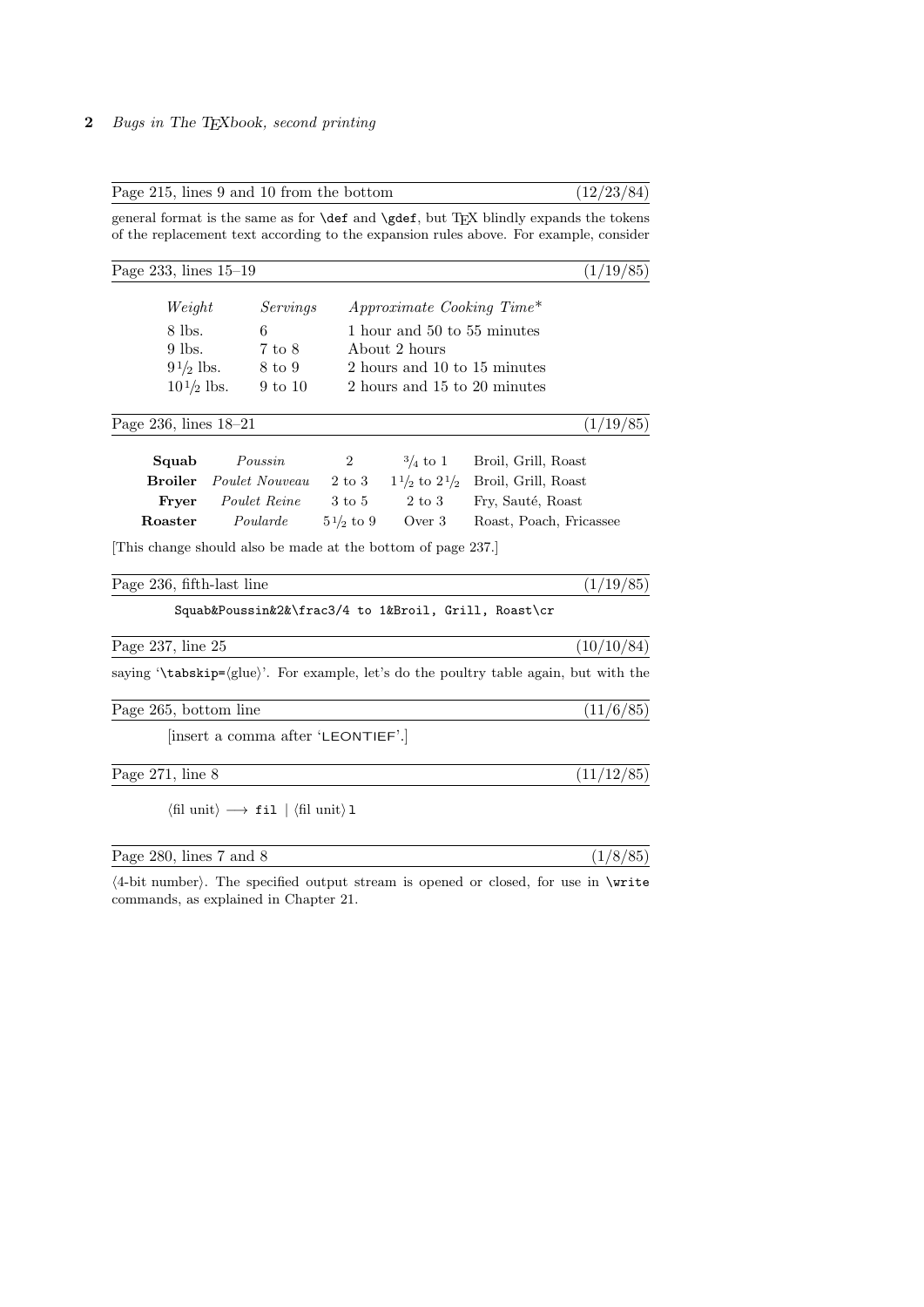| what part of T <sub>F</sub> X's memory has become overloaded; one of the following fourteen things<br>will be mentioned:                                                                                                                                                                                                                                                                                                                                                                                                                                                                                                                                                                                                                                                                             |
|------------------------------------------------------------------------------------------------------------------------------------------------------------------------------------------------------------------------------------------------------------------------------------------------------------------------------------------------------------------------------------------------------------------------------------------------------------------------------------------------------------------------------------------------------------------------------------------------------------------------------------------------------------------------------------------------------------------------------------------------------------------------------------------------------|
| number of strings<br>(names of control sequences and files)<br>(the characters in such names)<br>pool size<br>(boxes, glue, breakpoints, token lists, characters, etc.)<br>main memory size                                                                                                                                                                                                                                                                                                                                                                                                                                                                                                                                                                                                          |
| Page 300, lines $23-29$ [changed for version 1.3]<br>(11/25/84)                                                                                                                                                                                                                                                                                                                                                                                                                                                                                                                                                                                                                                                                                                                                      |
| If you have a job that doesn't overflow T <sub>E</sub> X's capacity, yet you want to see<br>just how closely you have approached the limits, just set \tracingstats to<br>a positive value before the end of your job. The log file will then conclude with a<br>report on your actual usage of the first eleven things named above (i.e., the number of<br>strings, , the save size), in that order. Furthermore, if you set \tracingstats equal<br>to 2 or more, TEX will show its current memory usage whenever it does a \shipout<br>command. Such statistics are broken into two parts; '490&5950' means, for example,<br>that 490 words are being used for "large" things like boxes, glue, and breakpoints,<br>while 5950 words are being used for "small" things like tokens and characters. |
| (10/8/85)<br>Page $302$ , line $14$                                                                                                                                                                                                                                                                                                                                                                                                                                                                                                                                                                                                                                                                                                                                                                  |
| $.\term$   (ligature ---)                                                                                                                                                                                                                                                                                                                                                                                                                                                                                                                                                                                                                                                                                                                                                                            |
| Page $305$ , line $26$<br>(12/24/84)                                                                                                                                                                                                                                                                                                                                                                                                                                                                                                                                                                                                                                                                                                                                                                 |
| sentable as ^^M. Asking TEX to \show\^^M produces the response '> \^^M=macro:->\_.'.                                                                                                                                                                                                                                                                                                                                                                                                                                                                                                                                                                                                                                                                                                                 |
| (7/1/85)<br>Page $306$ , line $10$                                                                                                                                                                                                                                                                                                                                                                                                                                                                                                                                                                                                                                                                                                                                                                   |
| no "explicit kerns," and an italic correction is an explicit kern.) But the italic correction<br>may be too much (especially in an italic font); shelf {\kern0pt}ful is often best.                                                                                                                                                                                                                                                                                                                                                                                                                                                                                                                                                                                                                  |
| (3/25/85)<br>Page $308$ , line $25$                                                                                                                                                                                                                                                                                                                                                                                                                                                                                                                                                                                                                                                                                                                                                                  |
| \def\appendroman#1#2#3{\edef#1{\def\noexpand#1{\csname                                                                                                                                                                                                                                                                                                                                                                                                                                                                                                                                                                                                                                                                                                                                               |
| (1/19/85)<br>Page 311, insert a new answer                                                                                                                                                                                                                                                                                                                                                                                                                                                                                                                                                                                                                                                                                                                                                           |
| 11.6. \def\frac#1/#2{\leavevmode\kern.1em<br>\raise.5ex\hbox{\the\scriptfont0 #1}\kern-.1em<br>/\kern-.15em\lower.25ex\hbox{\the\scriptfont0 #2}}<br>This causes answer 12.8 to move to page 312; answer 12.16 also moves to page 313.                                                                                                                                                                                                                                                                                                                                                                                                                                                                                                                                                               |
| Page 320, lines 17-20<br>(8/10/85)                                                                                                                                                                                                                                                                                                                                                                                                                                                                                                                                                                                                                                                                                                                                                                   |
| 17.16. \def\sqr#1#2{{\vcenter{\vbox{\hrule height.#2pt                                                                                                                                                                                                                                                                                                                                                                                                                                                                                                                                                                                                                                                                                                                                               |

Page 300, lines  $5-10$  [changed for version 1.3]  $(11/25/84)$ 

\hbox{\vrule width.#2pt height#1pt \kern#1pt \vrule width.#2pt} \hrule height.#2pt}}}}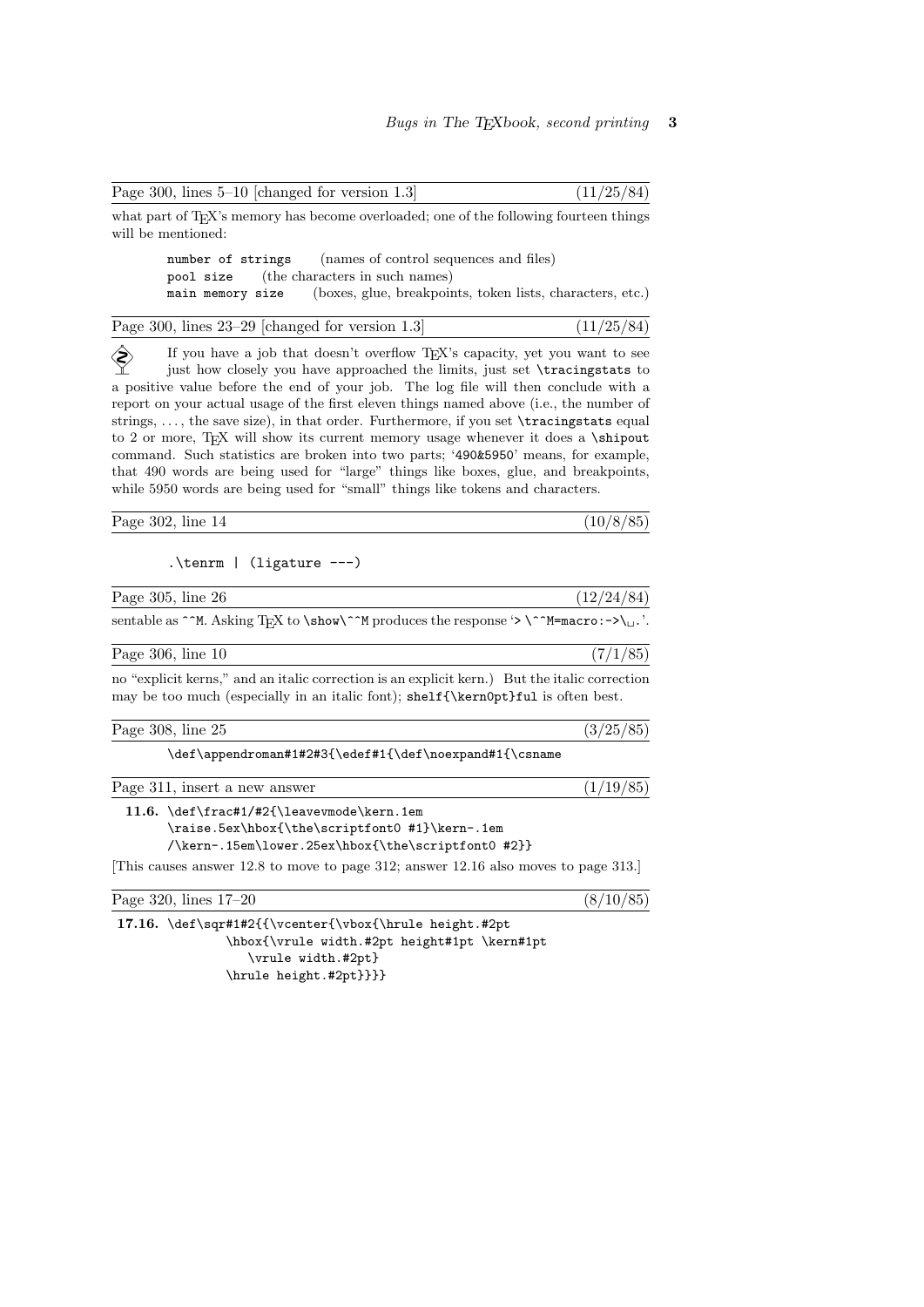4 Bugs in The TEXbook, second printing

Page 327, lines 26–33 (10/22/84) 19.16. \$\$\displaylines{\hfill x\equiv x;\hfill\llap{(1)}\cr \hfill\hbox{if}\quad x\equiv y\quad\hbox{then}\quad  $y\equiv x;\hfill\llbracket(2)\}\cr$ \hfill\hbox{if}\quad x\equiv y\quad\hbox{and}\quad y\equiv z\quad\hbox{then}\quad  $x\equiv z.\hfill\llbracket(3)\cclose\$ There's also a trickier solution, which begins with \$\$\displaylines{x\equiv x;\hfil\llap{(1)}\hfilneg\cr Page 330, line 29 (11/15/85) \edef\next#1#2{\def#1{\b#2\d}} \next\a\c Page 332, lines  $17-24$  (1/19/85) \settabs\+\indent&10\frac1/2 lbs.\qquad&\it Servings\qquad&\cr \+&\negthinspace\it Weight&\it Servings& {\it Approximate Cooking Time\/}\*\cr \smallskip \+&8 lbs.&6&1 hour and 50 to 55 minutes\cr \+&9 lbs.&7 to 8&About 2 hours\cr \+&9\frac1/2 lbs.&8 to 9&2 hours and 10 to 15 minutes\cr \+&10\frac1/2 lbs.&9 to 10&2 hours and 15 to 20 minutes\cr Page 332, lines 33–35 (1/19/85) proofs. (You weren't supposed to think of this, but it has to be mentioned.) See exercise 11.6 for the '\frac' macro; it's better to say ' $1/2$ ' than ' $\frac{1}{2}$ ', in a cookbook. Another way to treat this table would be to display it in a vbox, instead of including a first column whose sole purpose is to specify indentation. Page 337, line 28  $(11/12/85)$ \nextnumber. Quick should put '\relax' at the end of his macro. (The keywords l, Page 357, lines 35 and 36 (1/8/85) \def\\*{\discretionary{\thinspace\the\textfont2\char2}{}{}} Page 357, last two lines  $(4/17/85)$ \def\pr@m@s{\ifx'\next\let\next\pr@@@s \else\ifx^\next\let\next\pr@@@t \else\let\next\egroup\fi\fi \next}

\def\pr@@@s#1{\prim@s} \def\pr@@@t#1#2{#2\egroup}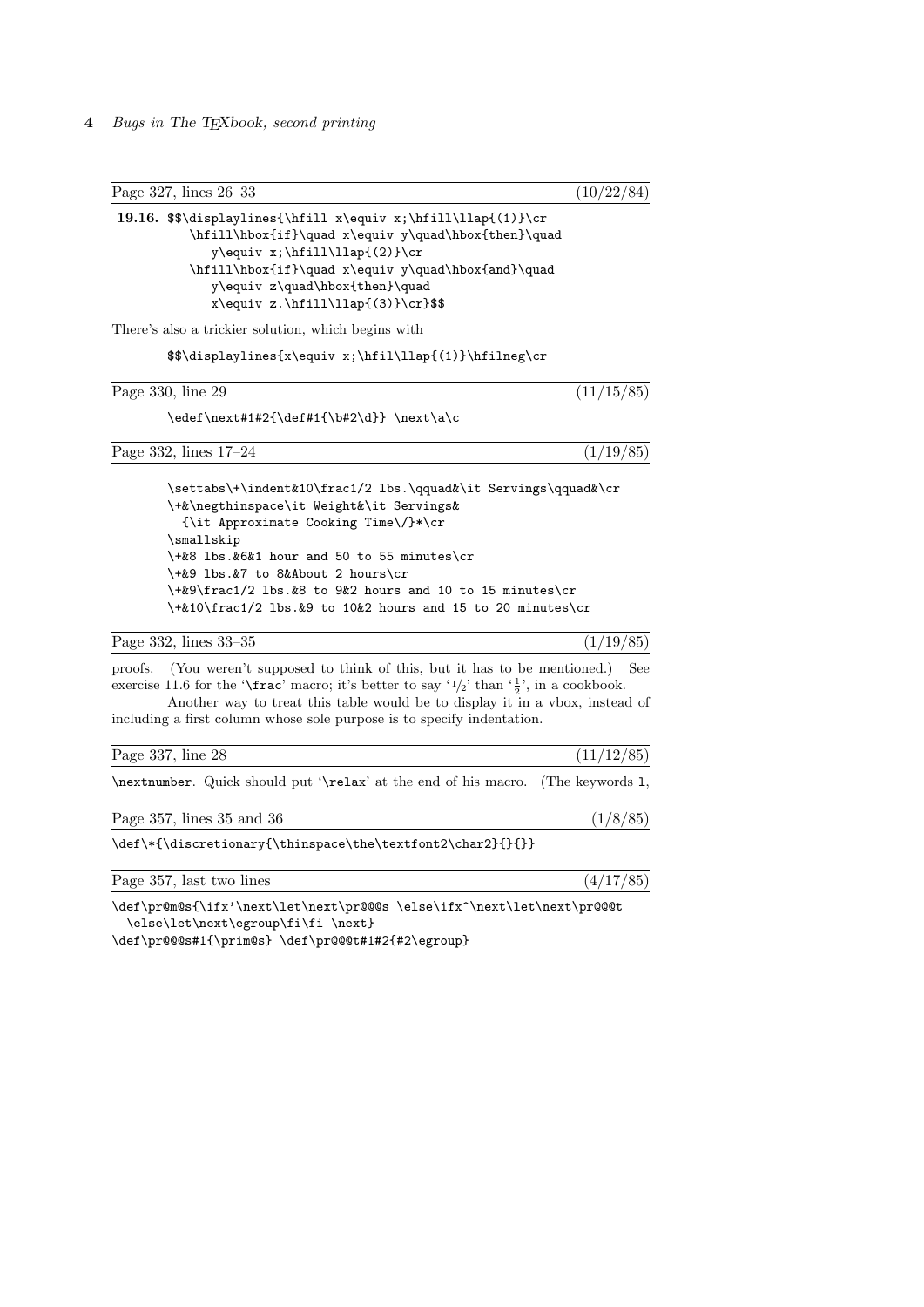| Page 358, lines $8-12$                                                                                                                                                                                                                                                                                                                                                                                                                                                                                       | (1/23/85) |
|--------------------------------------------------------------------------------------------------------------------------------------------------------------------------------------------------------------------------------------------------------------------------------------------------------------------------------------------------------------------------------------------------------------------------------------------------------------------------------------------------------------|-----------|
| \def\hbar{{\mathchar'26\mkern-9muh}}<br>\def\surd{{\mathchar"1270}}<br>\def\angle{{\vbox{\ialign{\$\m@th\scriptstyle##\$\crcr<br>\not\mathrel{\mkern14mu}\crcr \noalign{\nointerlineskip}<br>\mkern2.5mu\leaders\hrule height.34pt\hfill\mkern2.5mu\crcr}}}}                                                                                                                                                                                                                                                 |           |
| Page 359, lines $7-8$                                                                                                                                                                                                                                                                                                                                                                                                                                                                                        | (1/22/85) |
| \def\ddots{\mathinner{\mkern1mu\raise7pt\vbox{\kern7pt\hbox{.}}\mkern2mu<br>\raise4pt\hbox{.}\mkern2mu\raise1pt\hbox{.}\mkern1mu}}                                                                                                                                                                                                                                                                                                                                                                           |           |
| Page 360, line 22                                                                                                                                                                                                                                                                                                                                                                                                                                                                                            | (1/22/85) |
| \mkern5mu \raise.6\dimen@\copy\rootbox \mkern-10mu \box0}                                                                                                                                                                                                                                                                                                                                                                                                                                                    |           |
| Page $361$ , line $3$                                                                                                                                                                                                                                                                                                                                                                                                                                                                                        | (3/27/85) |
| \def\buildrel#1\over#2{\mathrel{\mathop{\kern0pt #2}\limits^{#1}}}                                                                                                                                                                                                                                                                                                                                                                                                                                           |           |
| Page 361, lines 19-20                                                                                                                                                                                                                                                                                                                                                                                                                                                                                        | (1/22/85) |
| \def\bmod{\mskip-\medmuskip \mkern5mu<br>\mathbin{\rm mod} \penalty900 \mkern5mu \mskip-\medmuskip}                                                                                                                                                                                                                                                                                                                                                                                                          |           |
| Page 361, line 27                                                                                                                                                                                                                                                                                                                                                                                                                                                                                            | (5/1/85)  |
| \def\matrix#1{\null\,\vcenter{\normalbaselines\m@th                                                                                                                                                                                                                                                                                                                                                                                                                                                          |           |
| Page 361, bottom line                                                                                                                                                                                                                                                                                                                                                                                                                                                                                        | (5/1/85)  |
| \null\;\vbox{\kern\ht1\box2}\endgroup}                                                                                                                                                                                                                                                                                                                                                                                                                                                                       |           |
| Page 362, line 9                                                                                                                                                                                                                                                                                                                                                                                                                                                                                             | (5/1/85)  |
| \def\eqalign#1{\null\,\vcenter{\openup1\jot \m@th                                                                                                                                                                                                                                                                                                                                                                                                                                                            |           |
| Page 362, lines 17-29                                                                                                                                                                                                                                                                                                                                                                                                                                                                                        | (8/10/85) |
| \def\@lign{\tabskip=0pt\everycr={}} % restore inside \displ@y<br>\def\displaylines#1{\displ@y<br>\halign{\hbox to\displaywidth{\$\hfil\@lign\displaystyle##\hfil\$}\crcr<br>#1\crcr}}                                                                                                                                                                                                                                                                                                                        |           |
| \def\eqalignno#1{\displ@y \tabskip=\centering<br>\halign to\displaywidth{\hfil\$\@lign\displaystyle{##}\$\tabskip=0pt<br>&\$\@lign\displaystyle{{}##}\$\hfil\tabskip=\centering<br>&\llap{\$\@lign##\$}\tabskip=0pt\crcr<br>#1\crcr}}<br>\def\leqalignno#1{\displ@y \tabskip=\centering<br>\halign to\displaywidth{\hfil\$\@lign\displaystyle{##}\$\tabskip=0pt<br>&\$\@lign\displaystyle{{}##}\$\hfil\tabskip=\centering<br>&\kern-\displaywidth\rlap{\$\@lign##\$}\tabskip=\displaywidth\crcr<br>#1\crcr}} |           |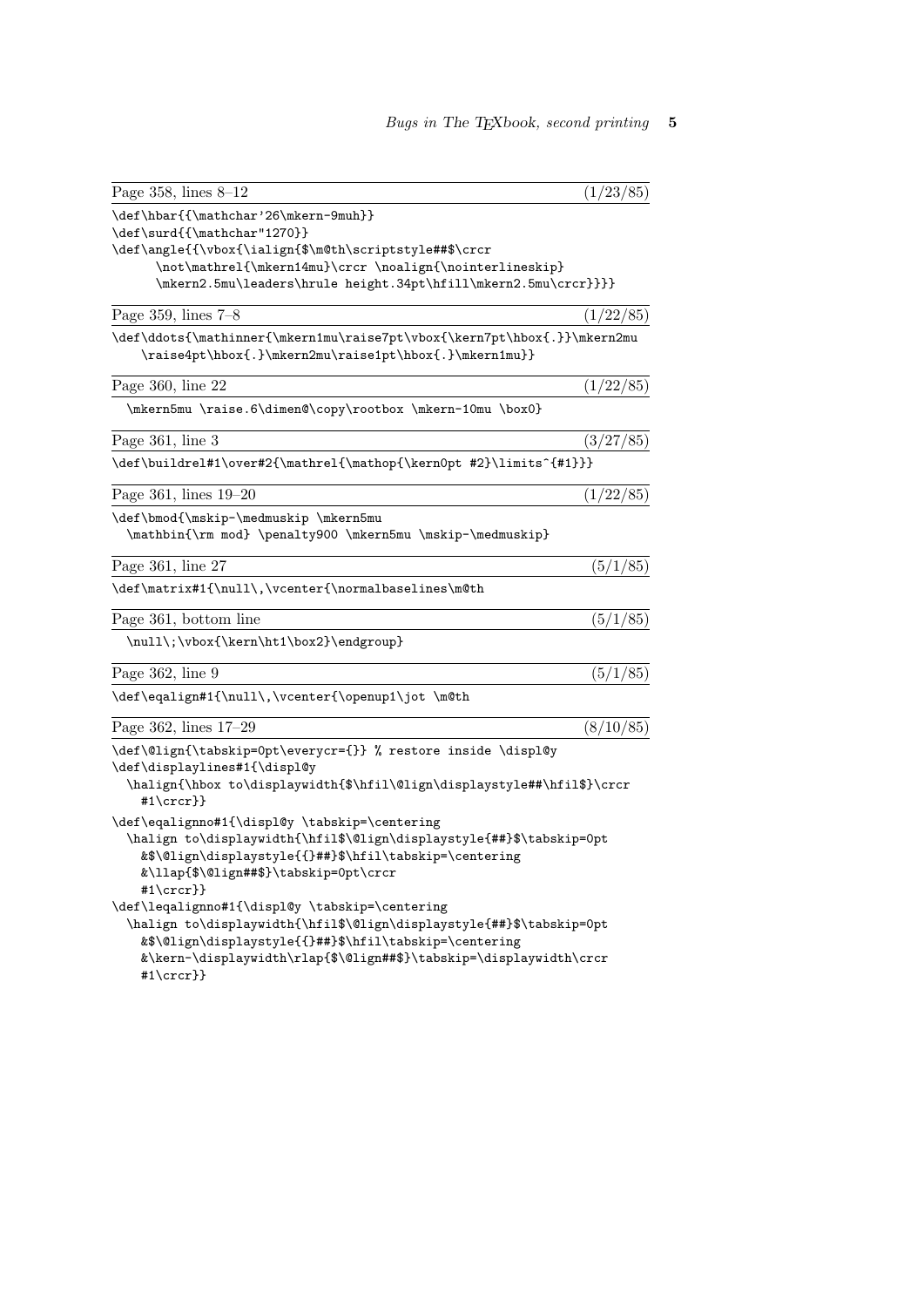## 6 Bugs in The TEXbook, second printing

| Page 363, line 9                                                                                                  | (5/12/85)  |
|-------------------------------------------------------------------------------------------------------------------|------------|
| \def\footnote#1{\let\@sf=\empty % parameter #2 (the text) is read later                                           |            |
| Page 364, line 3                                                                                                  | (3/23/85)  |
| \def\plainoutput{\shipout\vbox{\makeheadline\pagebody\makefootline}%                                              |            |
| Page 364, fifth-last line                                                                                         | (9/15/85)  |
| \def\fmtname{plain}\def\fmtversion{2.0} % identifies the current format                                           |            |
| Page 399, eighth-last line                                                                                        | (2/11/85)  |
| \baselineskip=\footnotebaselineskip\noindent\unhbox0\par}                                                         |            |
| Page $401$ , line $5$                                                                                             | (1/29/85)  |
| \fontdimen parameters to qualify as a math symbol font). (2) Set all the font identifiers                         |            |
| Page $414$ , line $10$                                                                                            | (12/17/84) |
| \font\titlefont=cmssdc40<br>% titles in chapter openings                                                          |            |
| Page 444, bottom line                                                                                             | (1/10/85)  |
| depth $d(z) + v$ , consisting of box x followed by an appropriate kern followed by box z.                         |            |
| Page 461, entry for character codes                                                                               | (11/6/85)  |
| Add 'see also category codes'.                                                                                    |            |
| Page 463, entries for dd, Didot, and didot                                                                        | (1/6/86)   |
| Remove the circumflex accents.                                                                                    |            |
| Page 466, left column                                                                                             | (1/19/85)  |
| fractions, 67, 139–143, 152, 170, 179,<br>$186, 444 - 445.$<br>huge, 196.<br>slashed form, 67, 139-140, 233, 236. |            |
| Page $467$ , index entry for $\hbar$ size                                                                         | (6/14/85)  |
| Add a reference to page $60$ .                                                                                    |            |
| Page 469, index entry for \kern                                                                                   | (7/1/85)   |
| Add a reference to page 306.                                                                                      |            |
| Page 469, index entry for kerns                                                                                   | (7/1/85)   |
|                                                                                                                   |            |

Add a reference to page 306.